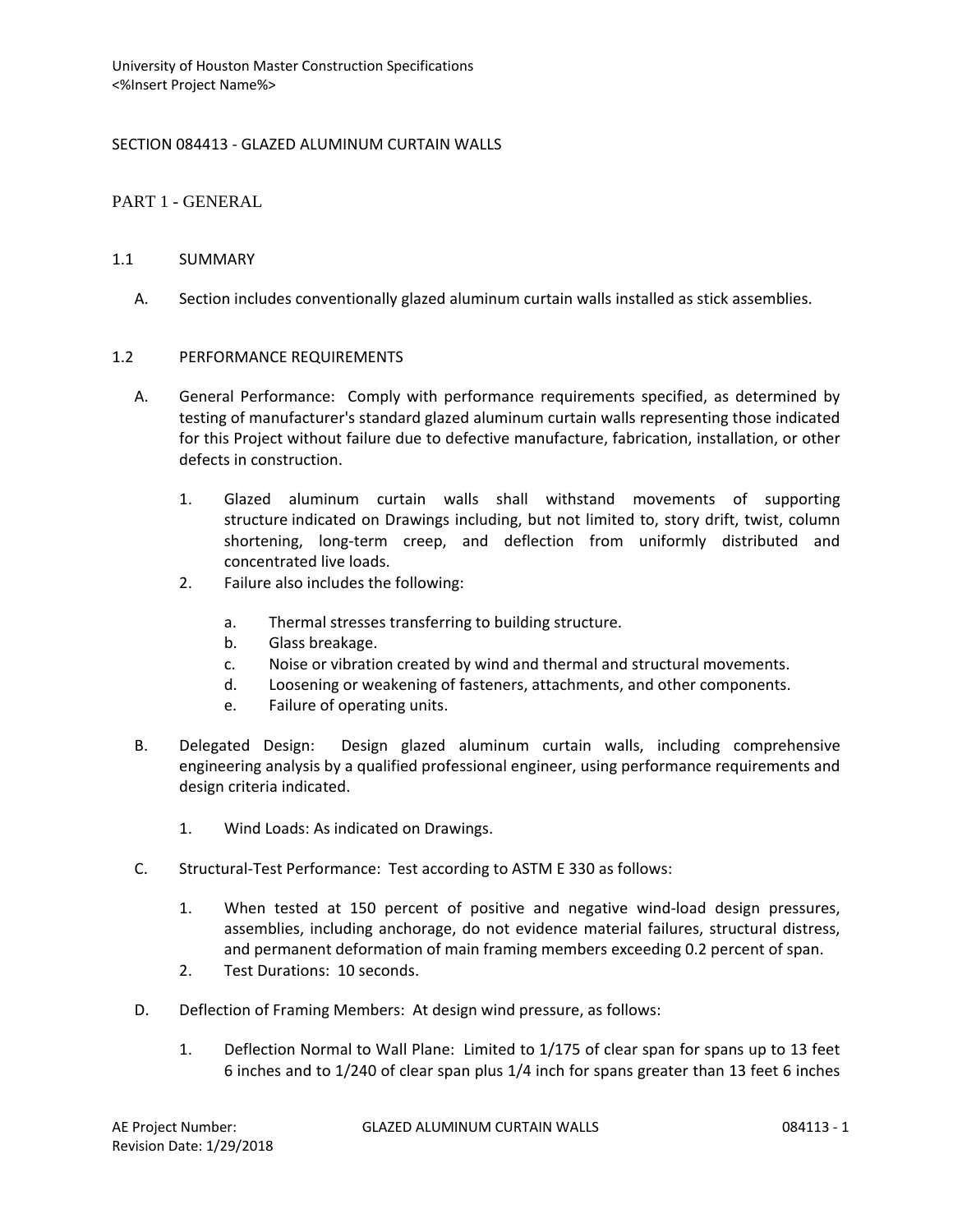or an amount that restricts edge deflection of individual glazing lites to 3/4 inch, whichever is less.

- 2. Deflection Parallel to Glazing Plane: Limited to amount not exceeding that which reduces glazing bite to less than 75 percent of design dimension and that which reduces edge clearance between framing members and glazing or other fixed components to less than 1/8 inch.
- 3. Cantilever Deflection: Where framing members overhang an anchor point, limit deflection to two times the length of cantilevered member, divided by 175.
- E. Water Penetration under Static Pressure: No evidence of water penetration through fixed glazing and framing areas when tested according to ASTM E 331 at a minimum static-airpressure differential of 20 percent of positive wind-load design pressure, but not less than 15 lbf/sq. ft..
- F. Energy Performance: Glazed aluminum curtain wall shall have certified and labeled energy performance ratings in accordance with NFRC.
- G. Thermal Transmittance (U-factor): Fixed glazing and framing areas shall have U-factor of not more than 0.69 Btu/sq. ft. x h x deg F as determined according to NFRC 100.
	- 1. Solar Heat Gain Coefficient: Fixed glazing and framing areas shall have a solar heat gain coefficient of no greater than 0.25 as determined according to NFRC 200.
	- 2. Air Infiltration: Maximum air leakage through fixed glazing and framing areas of 0.06 cfm/sq. ft. of fixed wall area as determined according to ASTM E 283 at a minimum static-air-pressure differential of 6.24 lbf/sq. ft..

# 1.3 ACTION SUBMITTALS

- A. Product Data: For each type of product indicated.
- B. Shop Drawings: For glazed aluminum curtain walls. Include plans, elevations, sections, fullsize details, and attachments to other work.
	- 1. Include details of provisions for assembly expansion and contraction and for draining moisture occurring within the assembly to the exterior.
	- 2. Include full-size isometric details of each vertical-to-horizontal intersection of glazed aluminum curtain walls, showing the following:
		- a. Joinery, including concealed welds.
		- b. Anchorage.
		- c. Expansion provisions.
		- d. Glazing.
		- e. Flashing and drainage.
- C. Samples: For each type of exposed finish required.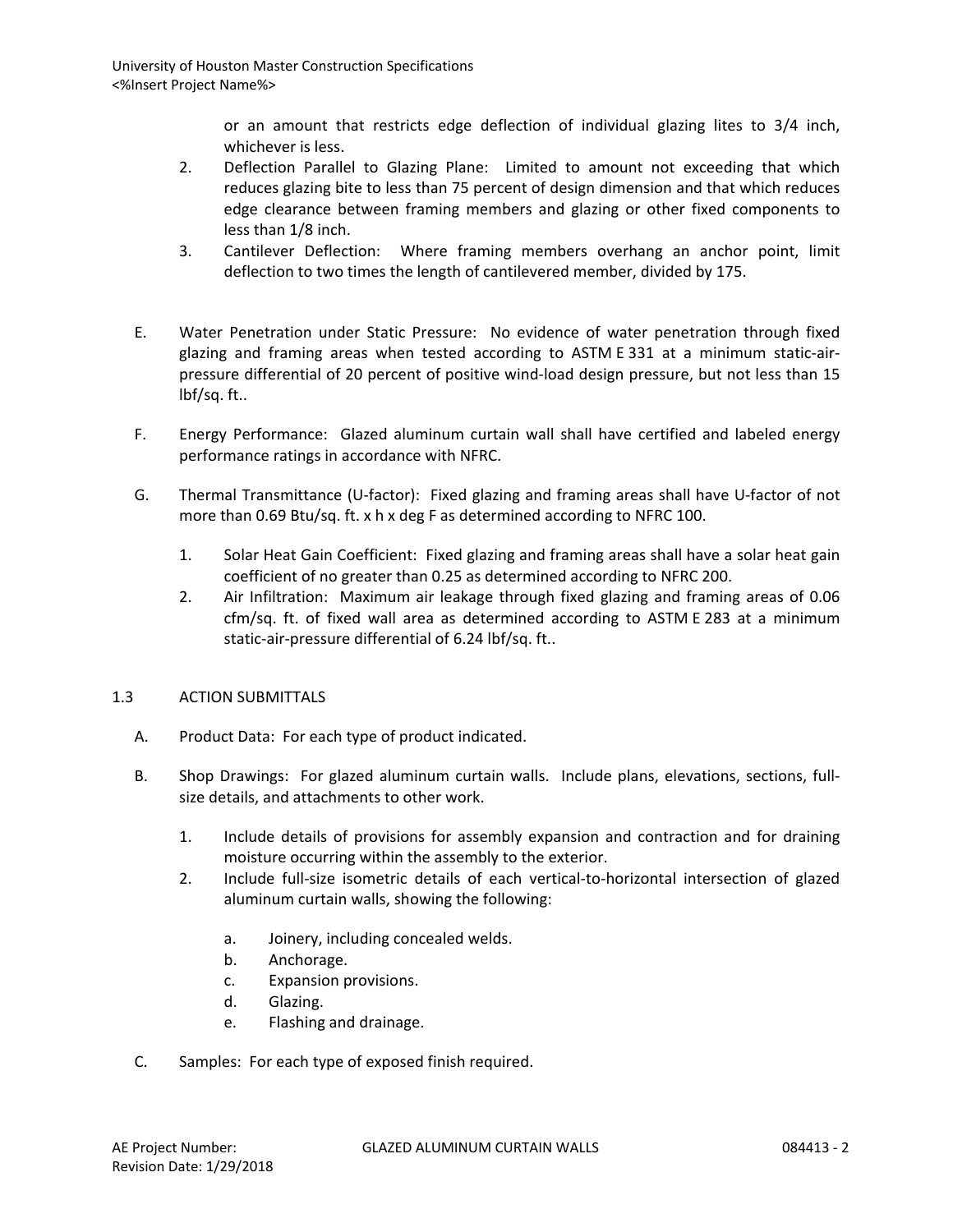- D. Delegated-Design Submittal: For glazed aluminum curtain walls indicated to comply with performance requirements and design criteria, including analysis data signed and sealed by the qualified professional engineer responsible for their preparation.
	- 1. Detail fabrication and assembly of systems.
	- 2. Include design calculation.

### 1.4 INFORMATIONAL SUBMITTALS

- A. Qualification Data: For qualified Installer.
- B. Energy Performance Certificates: For glazed aluminum curtain walls, accessories, and components, from manufacturer.
	- 1. Basis for Certification: NFRC-certified energy performance values for each glazed aluminum curtain wall.
- C. Product test reports.
- D. Field quality-control reports.
- E. Warranties: Sample of special warranties.
- 1.5 CLOSEOUT SUBMITTALS
	- A. Maintenance data.

#### 1.6 QUALITY ASSURANCE

- A. Installer Qualifications: Manufacturer's authorized representative who is trained and approved for installation of units required for this Project.
- B. Product Options: Information on Drawings and in Specifications establishes requirements for aesthetic effects and performance characteristics of assemblies. Aesthetic effects are indicated by dimensions, arrangements, alignment, and profiles of components and assemblies as they relate to sightlines, to one another, and to adjoining construction.
- C. Energy Performance Standards: Comply with NFRC for minimum standards of energy performance, materials, components, accessories, and fabrication. Comply with more stringent requirements if indicated.
	- 1. Provide NFRC-certified glazed aluminum curtain walls with an attached label.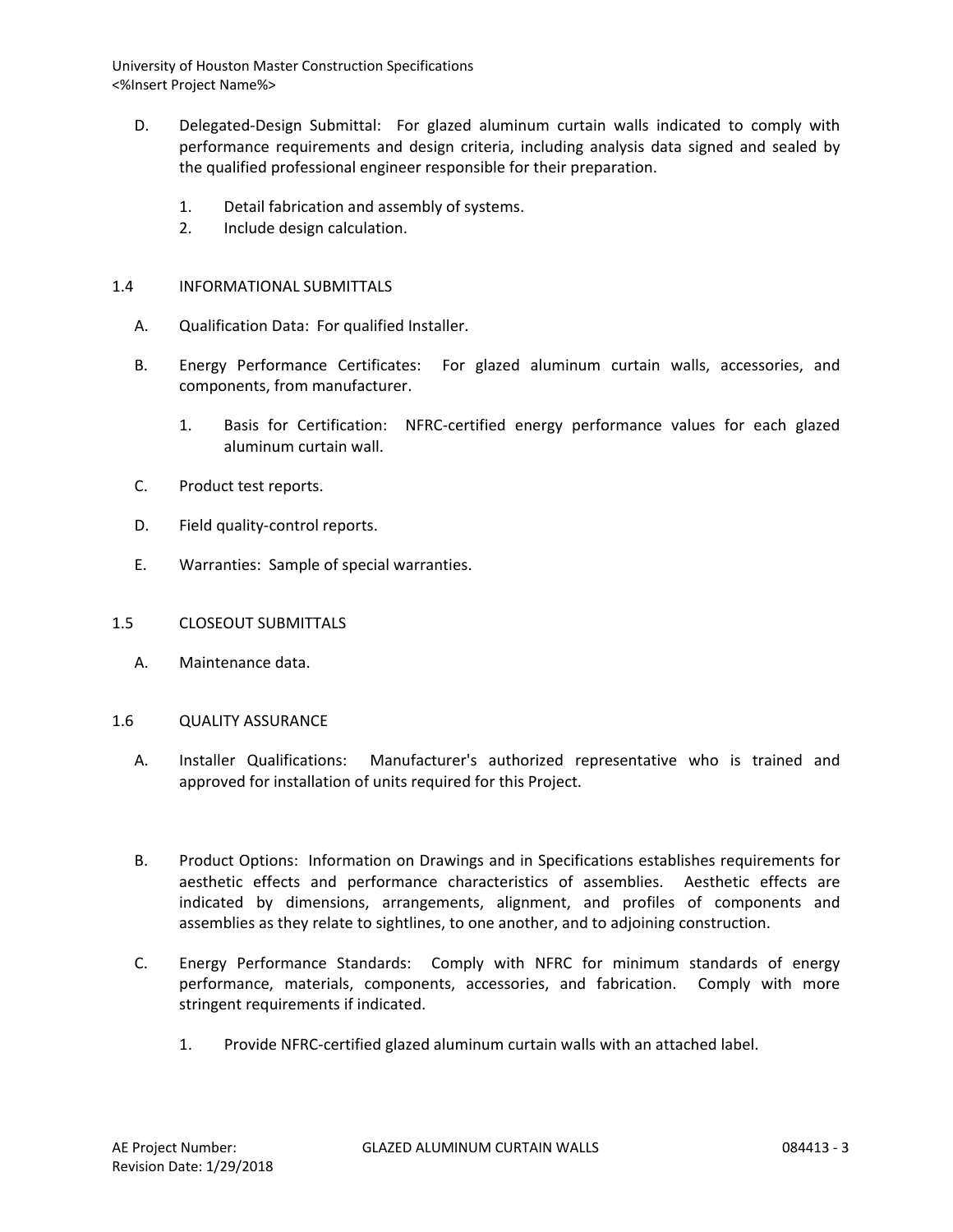- D. Mockups: Build mockups to verify selections made under sample submittals and to demonstrate aesthetic effects and technical conditions that set quality standards for fabrication and installation.
	- 1. Build mockup of typical wall area shown on Drawings.
	- 2. Field testing shall be performed on mockups according to requirements in "Field Quality Control" article.
	- 3. Approval of mockups does not constitute approval of deviations from the Contract Documents contained in mockups unless Architect specifically approves such deviations in writing.
	- 4. Approved mockups may become part of the completed Work if undisturbed at time of Substantial Completion.
	- 5. Coordinate locations of mockups with Owner's representative and Architect.
- E. Preinstallation Conference: Conduct conference at Project site.

# 1.7 WARRANTY

- A. Special Assembly Warranty: Standard form in which Installer agrees to repair or replace components of glazed aluminum curtain walls that do not comply with requirements or that fail in materials or workmanship within specified warranty period.
	- 1. Warranty Period: Two years from date of Substantial Completion.
- B. Special Finish Warranty: Standard form in which manufacturer agrees to repair finishes or replace aluminum that shows evidence of deterioration of factory-applied finishes within specified warranty period.
	- 1. Warranty Period: 20 years from date of Substantial Completion.

# PART 2 - PRODUCTS

# 2.1 MANUFACTURERS

- A. [Basis-of-Design Product:](http://www.specagent.com/LookUp/?ulid=473&mf=04&src=wd) Subject to compliance with requirements, provide Kawneer 1600 Wall System or comparable product by one of the following:
	- 1. [EFCO Corporation.](http://www.specagent.com/LookUp/?uid=123456794990&mf=04&src=wd)
	- 2. [United States Aluminum.](http://www.specagent.com/LookUp/?uid=123456795004&mf=04&src=wd)
	- 3. [Wausau Window and Wall Systems.](http://www.specagent.com/LookUp/?uid=123456795008&mf=04&src=wd)
	- 4. [YKK AP America Inc.](http://www.specagent.com/LookUp/?uid=123456795010&mf=04&src=wd)
	- 5. Oldcastle Building Envelope.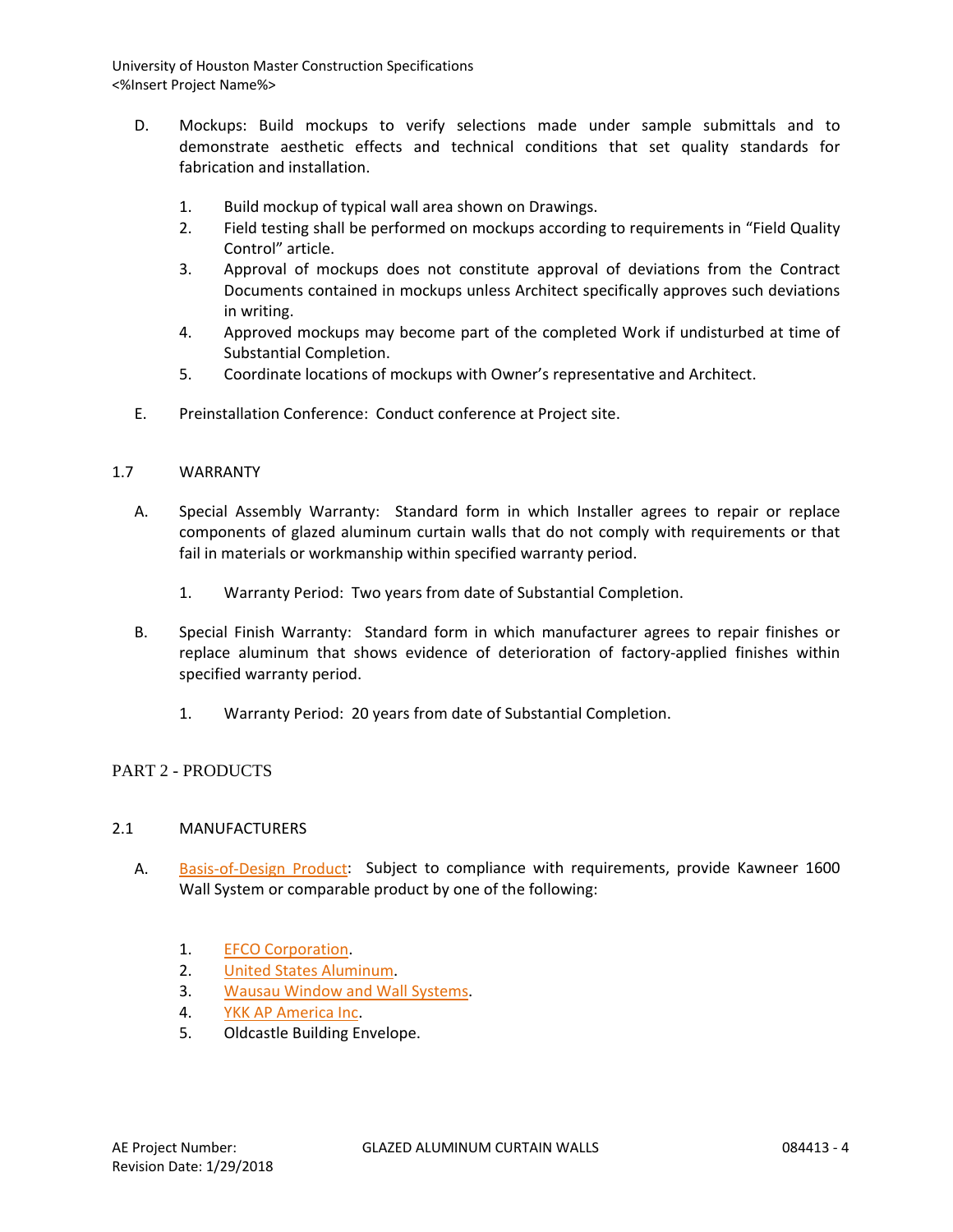## 2.2 MATERIALS

- A. Aluminum: Alloy and temper recommended by manufacturer for type of use and finish indicated.
	- 1. Sheet and Plate: ASTM B 209.
	- 2. Extruded Bars, Rods, Profiles, and Tubes: ASTM B 221.
	- 3. Extruded Structural Pipe and Tubes: ASTM B 429.
	- 4. Structural Profiles: ASTM B 308/B 308M.
	- 5. Welding Rods and Bare Electrodes: AWS A5.10/A5.10M.
- B. Steel Reinforcement: With manufacturer's standard zinc-rich, corrosion-resistant primer complying with SSPC-PS Guide No. 12.00; applied immediately after surface preparation and pretreatment. Select surface preparation methods according to recommendations in SSPC-SP COM and prepare surfaces according to applicable SSPC standard.
	- 1. Structural Shapes, Plates, and Bars: ASTM A 36/A 36M.
	- 2. Cold-Rolled Sheet and Strip: ASTM A 1008/A 1008M.
	- 3. Hot-Rolled Sheet and Strip: ASTM A 1011/A 1011M.

#### 2.3 FRAMING

- A. Framing Members: Manufacturer's standard extruded- or formed-aluminum framing members of thickness required and reinforced as required to support imposed loads.
	- 1. Construction: Thermally broken.
	- 2. Glazing System: Retained mechanically with gaskets on four sides.
	- 3. Glazing Plane: Front.
- B. Brackets and Reinforcements: Manufacturer's standard high-strength aluminum with nonstaining, nonferrous shims for aligning system components.
- C. Fasteners and Accessories: Manufacturer's standard corrosion-resistant, nonstaining, nonbleeding fasteners and accessories compatible with adjacent materials.
	- 1. Use self-locking devices where fasteners are subject to loosening or turning out from thermal and structural movements, wind loads, or vibration.
	- 2. Reinforce members as required to receive fastener threads.
	- 3. Use exposed fasteners with countersunk Phillips screw heads , fabricated from 300 series stainless steel.
- D. Anchors: Three-way adjustable anchors with minimum adjustment of 1 inch that accommodate fabrication and installation tolerances in material and finish compatible with adjoining materials and recommended by manufacturer.
	- 1. Concrete and Masonry Inserts: Hot-dip galvanized cast-iron, malleable-iron, or steel inserts complying with ASTM A 123/A 123M or ASTM A 153/A 153M requirements.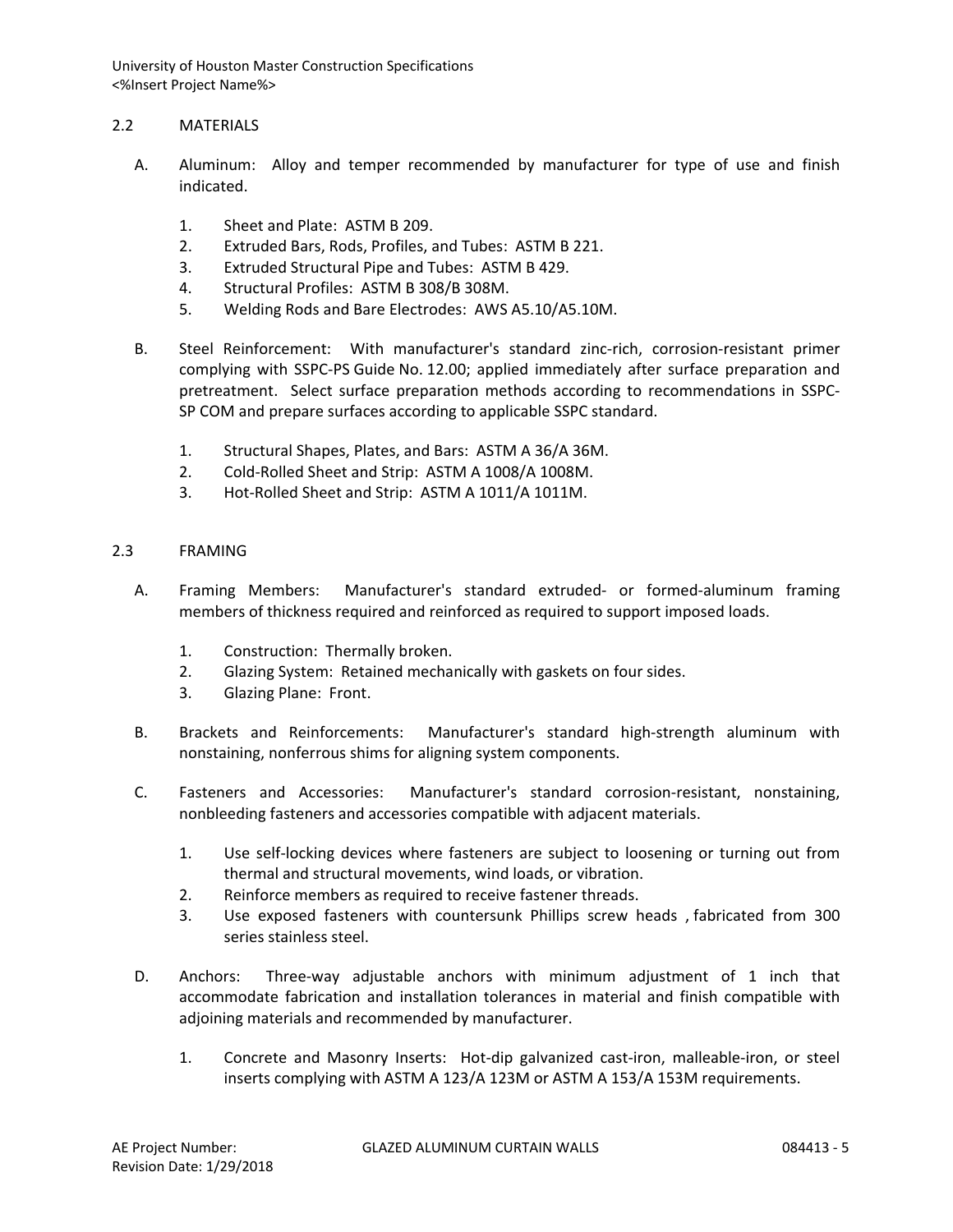- E. Concealed Flashing: Dead-soft, 0.018-inch- thick stainless steel, ASTM A 240/A 240M of type recommended by manufacturer.
- F. Framing Sealants: Manufacturer's standard sealants.

#### 2.4 GLAZING

- A. Glazing: Comply with Section 088000 "Glazing."
- B. Glazing Gaskets: Manufacturer's standard sealed-corner pressure-glazing system of black, resilient elastomeric glazing gaskets, setting blocks, and shims or spacers.
- C. Glazing Sealants: As recommended by manufacturer.

#### 2.5 ACCESSORY MATERIALS

A. Bituminous Paint: Cold-applied asphalt-mastic paint complying with SSPC-Paint 12 requirements except containing no asbestos, formulated for 30-mil thickness per coat.

#### 2.6 FABRICATION

- A. Form or extrude aluminum shapes before finishing.
- B. Weld in concealed locations to greatest extent possible to minimize distortion or discoloration of finish. Remove weld spatter and welding oxides from exposed surfaces by descaling or grinding.
- C. Fabricate components that, when assembled, have the following characteristics:
	- 1. Profiles that are sharp, straight, and free of defects or deformations.
	- 2. Accurately fitted joints with ends coped or mitered.
	- 3. Physical and thermal isolation of glazing from framing members.
	- 4. Accommodations for thermal and mechanical movements of glazing and framing to maintain required glazing edge clearances.
	- 5. Provisions for field replacement of glazing from exterior.
	- 6. Fasteners, anchors, and connection devices that are concealed from view to greatest extent possible.
- D. Fabricate components that, when assembled, have the following characteristics:
	- 1. Internal guttering system or other means to drain water passing joints, condensation occurring within framing members, and moisture migrating within glazed aluminum curtain wall to exterior.
- E. Factory-Assembled Frame Units:
	- 1. Rigidly secure nonmovement joints.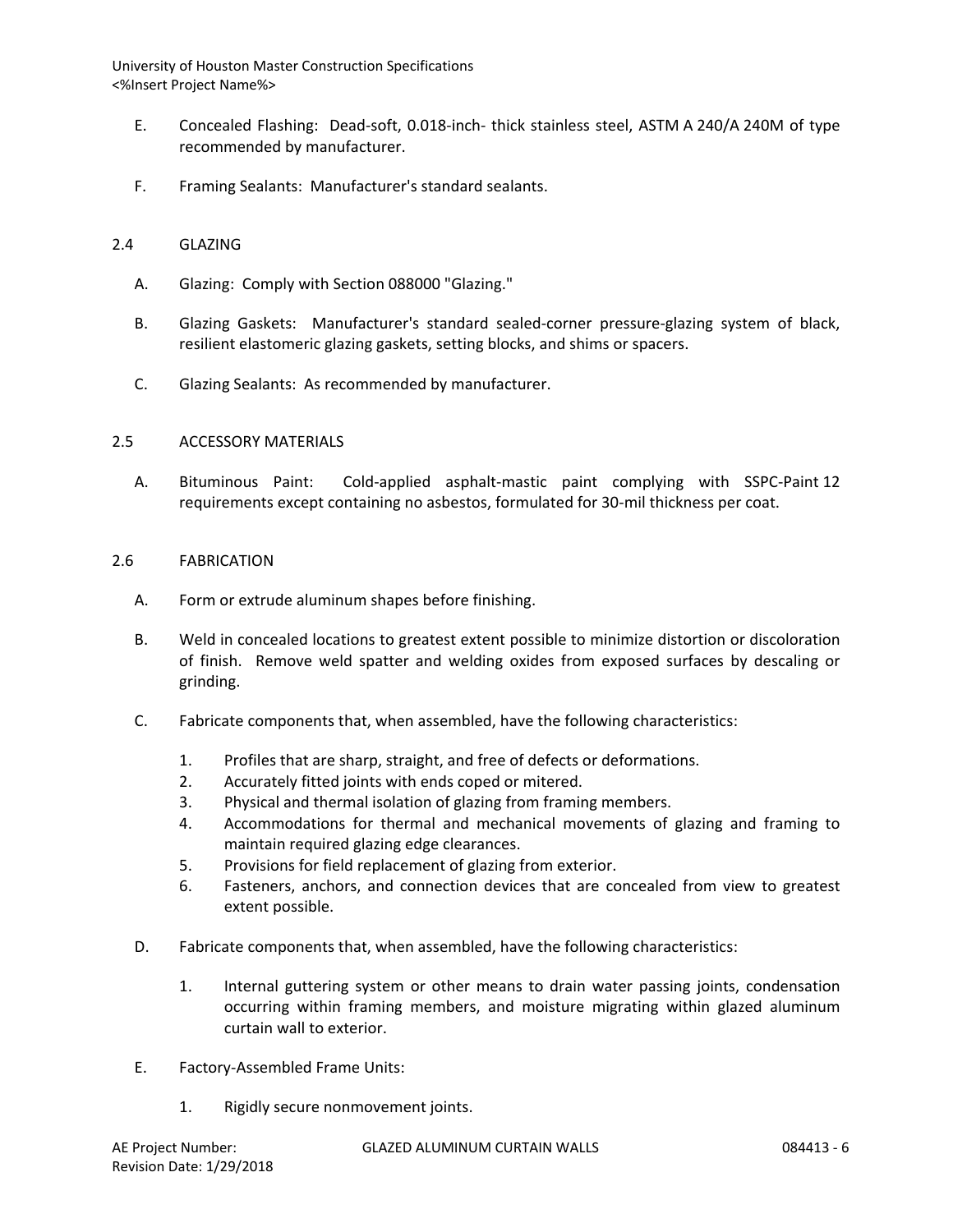- 2. Seal joints watertight unless otherwise indicated.
- 3. Install glazing to comply with requirements in Section 088000 "Glazing."
- F. After fabrication, clearly mark components to identify their locations in Project according to Shop Drawings.

### 2.7 ALUMINUM FINISHES

1.

- B. High-Performance Organic Finish: Two-coat fluoropolymer finish complying with AAMA 2605 and containing not less than 70 percent PVDF resin by weight in color coat.
	- 1. Color and Gloss: As selected by Architect from manufacturer's full range.

# PART 3 - EXECUTION

### 3.1 INSTALLATION

- A. General:
	- 1. Comply with manufacturer's written instructions.
	- 2. Do not install damaged components.
	- 3. Fit joints to produce hairline joints free of burrs and distortion.
	- 4. Rigidly secure nonmovement joints.
	- 5. Install anchors with separators and isolators to prevent metal corrosion and electrolytic deterioration and to prevent impeding movement of moving joints.
	- 6. Weld components in concealed locations to minimize distortion or discoloration of finish. Protect glazing surfaces from welding.
	- 7. Seal joints watertight unless otherwise indicated.
- B. Metal Protection:
	- 1. Where aluminum will contact dissimilar metals, protect against galvanic action by painting contact surfaces with primer or by applying sealant or tape or installing nonconductive spacers as recommended by manufacturer for this purpose.
	- 2. Where aluminum will contact concrete or masonry, protect against corrosion by painting contact surfaces with bituminous paint.
- C. Install components to drain water passing joints, condensation occurring within framing members, and moisture migrating within glazed aluminum curtain wall to exterior.
- D. Install components plumb and true in alignment with established lines and grades.
- E. Install glazing as specified in Section 088000 "Glazing."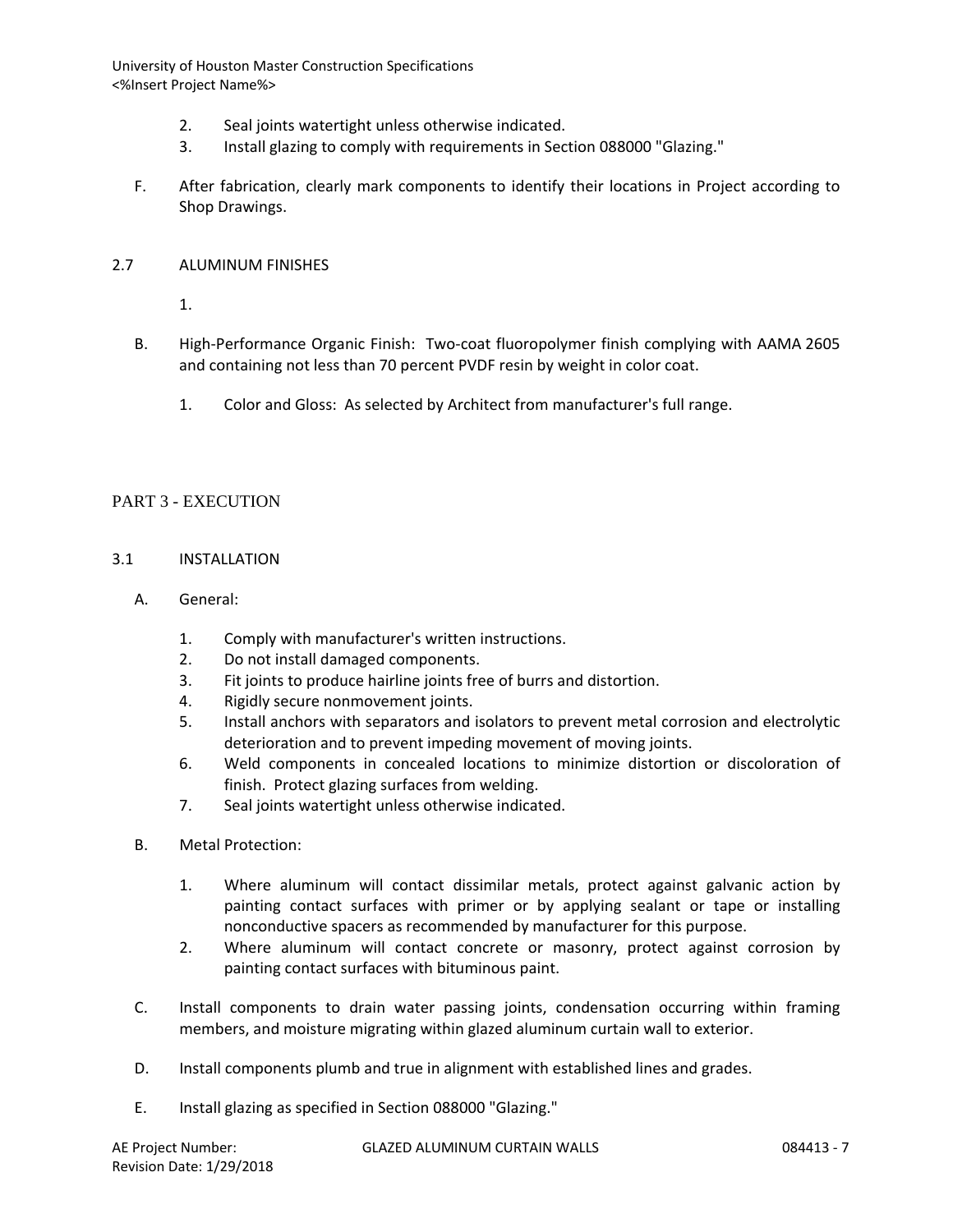## 3.2 ERECTION TOLERANCES

- A. Erection Tolerances: Install glazed aluminum curtain walls to comply with the following maximum tolerances:
	- 1. Plumb: 1/8 inch in 10 feet; 1/4 inch in 40 feet.
	- 2. Level: 1/8 inch in 20 feet; 1/4 inch in 40 feet.
	- 3. Alignment:
		- a. Where surfaces abut in line or are separated by reveal or protruding element up to 1/2 inch wide, limit offset from true alignment to 1/16 inch.
		- b. Where surfaces are separated by reveal or protruding element from 1/2 to 1 inch wide, limit offset from true alignment to 1/8 inch.
		- c. Where surfaces are separated by reveal or protruding element of 1 inch wide or more, limit offset from true alignment to 1/4 inch.
	- 4. Location: Limit variation from plane to 1/8 inch in 12 feet; 1/2 inch over total length.

### 3.3 FIELD QUALITY CONTROL

- A. Testing Agency: Owner will engage a qualified testing agency to perform tests and inspections.
- B. Testing Services: Testing and inspecting of representative areas of glazed aluminum curtain walls shall take place as installation proceeds to determine compliance of installed assemblies with specified requirements.
	- 1. Air Infiltration: Areas shall be tested for air leakage of 1.5 times the rate specified for laboratory testing in "Performance Requirements" Article, but not more than 0.50 cfm/sq. ft., of fixed wall area when tested according to ASTM E 783 at a minimum staticair-pressure differential of 6.24 lbf/sq. ft..
		- a. Test Area: One bay wide, but not less than 30 feet, by one story of glazed aluminum curtain wall.
		- b. Perform a minimum of three tests in areas as directed by Architect
	- 2. Water Penetration: Areas shall be tested according to ASTM E 1105 at a minimum uniform static-air-pressure differential of 0.67 times the static-air-pressure differential specified for laboratory testing in "Performance Requirements" Article, but not less than 8 lbf/sq. ft., and shall not evidence water penetration. Test shall encompass window perimeter.
		- a. Test Area: One bay wide, but not less than 30 feet, by one story of glazed aluminum curtain wall.
		- b. Perform a minimum of three tests in areas as directed by Architect.